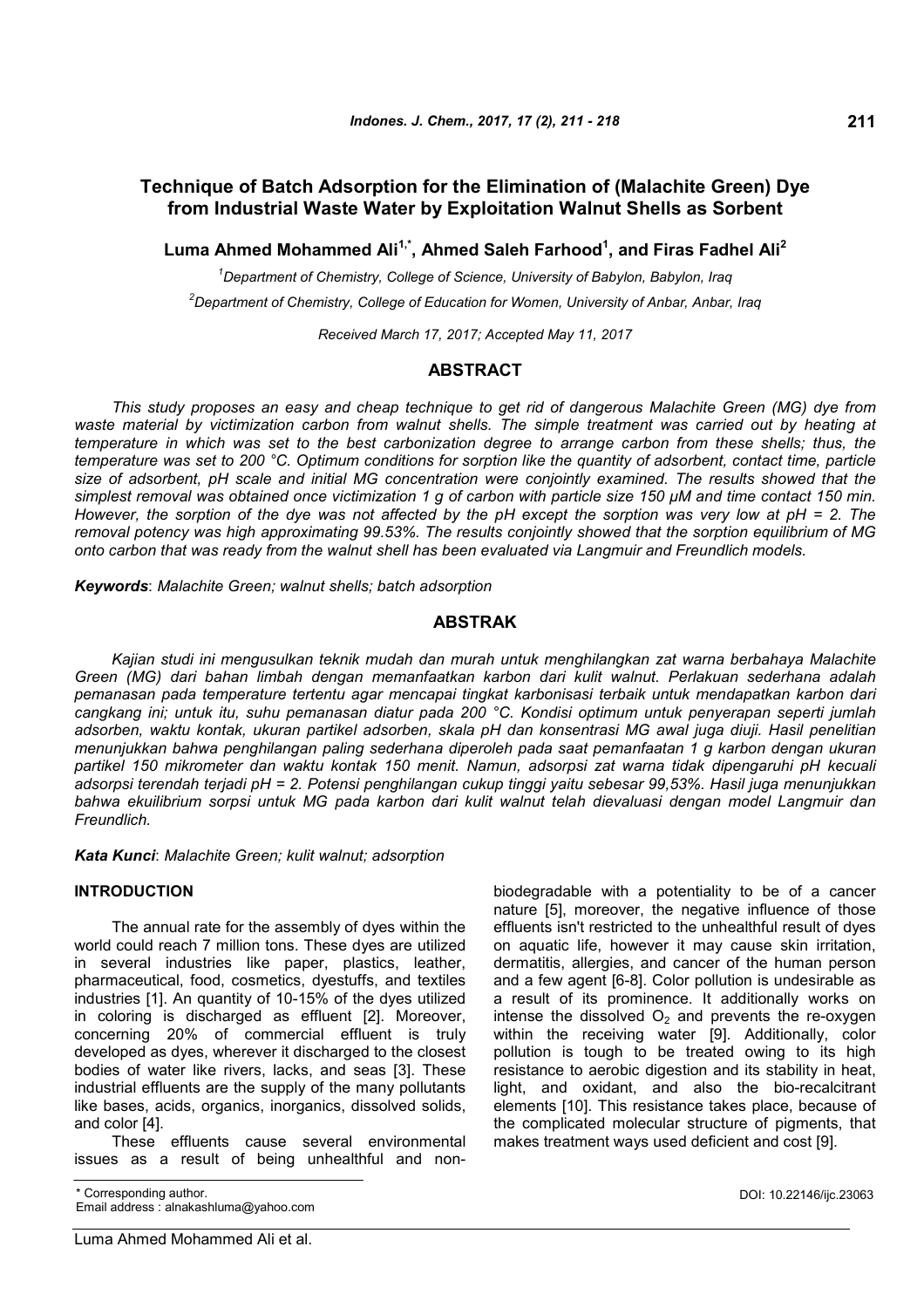There are several techniques that are wont to take away dyes from the waste like flocculation-coagulation, membrane separation, chemical oxidization, aerobic or an aerobic digestion and chemistry techniques [11]. The bulk of those techniques are of high price and cause the formation of by-products or generation of sludge [12]. The sorption technique is taken in to account the most effective among those ways owing to affordable value, high sensitivity to pollutants, simple style and operation. Besides, it doesn't turn out any harmful substances [13].

Carbon is wide accustomed take a way dyes from the effluent owing to its high sorption capability, giant extent and microporous structure. However, it's some disadvantages like low property, exhausting regeneration, and high value [14].

The physical and chemical properties of carbon depend upon the kind of raw materials used and also the activation method conditions [15]. On the premise of form and size, there are 3 styles of activation carbon fibrous, powder, and granular in line with form and size [16].

There is variety of natural adsorbents such clay [17], granular kohlrabi peel [18], peel [19], rice husk [20], raw barley straw [21], peanut husk [22], crab shell [23], and walnut shell [24]. Walnut shells are considered agricultural wastes with sensible chemical stability, high mechanical strength, simple regeneration and huge specific area. Walnut shells are utilized in the treatment of significant metals in industrial effluents like Chromium, mercury, zinc, Cesium and copper [25]. Mineral inexperienced MG may be a dyestuff that is employed for coloring several products like paper and animal skin product and for coloring wool, silk and cotton. Discharging this dye into the stream can lead to harmful effects with in the liver, the gall, the kidney, the internal organ, and therefore the gonads for the aquatic life [26], it's doable that this dye can enter into the organic phenomenon and cause cancer and agent effects on humans [27].

There are several adsorbents that are won't to take away MG from waste matter like, lotus seed [28], durian seed based [29], weed [30], wood [31], marine protects [32] sugar canemud [33], dead leaves [34], and rice husk [35].

The present study focuses attention on the adsorption of malachite green dye on walnut shells. The walnut plant it is one of the most plant found in north of Iraq. In this study, two widely used adsorption isotherm, and kinetic study were estimated to find maximum dye removal ability and certain constants correlated to the adsorption phenomena, correspondingly. In totaling, a commercial adsorbate was used for further comparison.



**Fig 1.** Walnut shells before and after burn and different sizes of adsorbent

## **EXPERIMENTAL SECTION**

# **Adsorbent Preparation**

The adsorbent surface was ready via taking a quantity of walnut shells and laundry it by traditional water to get rid of dirt, then the quantity was washed with diluted HCL 0.1 M for the aim of removing soluble substances. Finally, it had been washed with  $H_2O$  to get rid of the acid used. Thus, the shells became prepared for thermal activation, wherever they were placed within the melting pot and burned at 200 °C for 1 h. After this, the activated charcoal was washed by little amounts of  $H_2O$  to get rid of the ash mud ensuing from the thermal treatment method exploitation filtration funnel so it had been dried at 100 °C. Walnut shell is content: 51.2% carbon; 5.8% hydrogen; 0.51% potassium; 0.34% phosphorus; 0.14% sulphur; 0.22% magnesium; 0.12% calcium and 0.1% nitrogen and a low quantity of mineral compounds, which are considered as ash content in the walnut shell 0.9%. On the walnut shell cell surface there is a huge amount of several functional groups that are capable to deception and bond more dye and metals from solutions. The subsequent photos show the stages of the preparation of the adsorbent. The photographs show the walnut shells before and when burning at a temperature of 200 °C for 1 h. Totally different sizes of the adsorbent 75 to 850 μM were ready as shown in Fig. 1.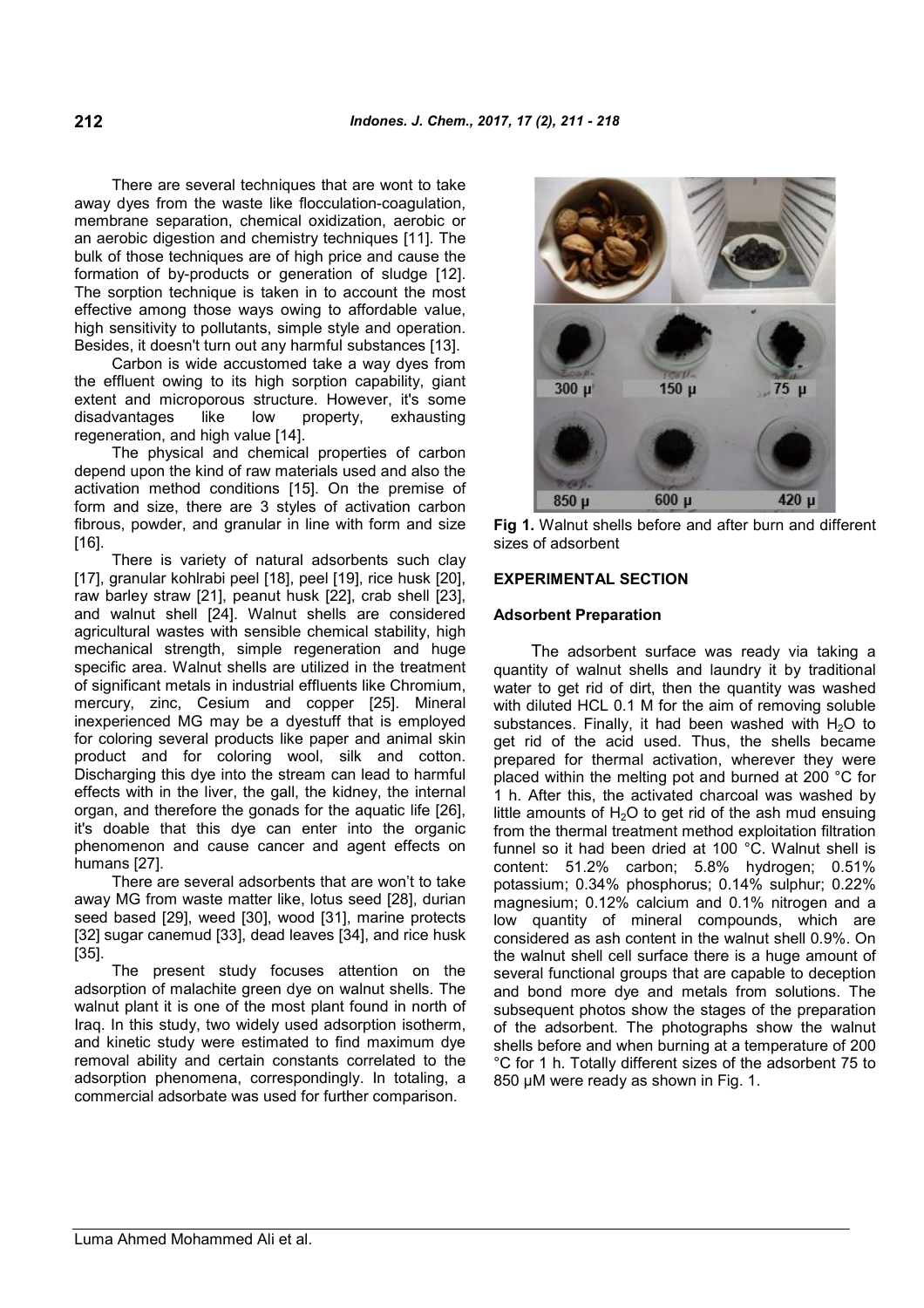**Table 1. P**hysiochemical properties of malachite green (MG)

| <b>Parameter</b>     | Value               |
|----------------------|---------------------|
| Molecular formula    | $C_{23}H_{25}CIN_2$ |
| Molecular weight     | 364.9 g/mol         |
| Color Index          | 42000               |
| CAS                  | 2437-29-8           |
| <b>Nature</b>        | Cationic dye        |
| ٦α<br>H <sub>3</sub> |                     |
|                      |                     |

**Fig 2.** The structure of malachite green dye (MG)

#### *Adsorbent dye preparation*

Malachite Green (MG) (4-{[4-(dimethylamino) phenyl] (phenyl)methyldene} -*N*,*N*-dimethylcyclohexa-2,5-dien- 1-iminium chloride).The structure of(MG) is show in Fig. 2. The physiochemical properties show in Table 1.

Stock solution was prepared by dissolving exactly 0.05 g of the dye in 500 mL of distilled water to give the concentration of 100 mg/L. The Stock solution was used to prepare another concentration, and specific density 1.18 to be diluted in 250 mL of distilled water.

### *Preparation of HCl solution 0.1 M*

The HCL was prepared by taking 2.1 mL from concentrated HCL with 35%.

### *Preparation of NaOH solution 0.1 M*

One gram of NaOH is prepared in a beaker to be later transferred to a volumetric flask of 250 mL which should be filled up with distilled water up to the level indicated by the mark.

#### *Batch adsorption studies*

The adsorption capacity and removal efficiency of activation carbon were calculated by the following equation:

$$
q_e = \frac{V}{W}(C_o - C_e)
$$
 (1)

$$
Removal efficiency(\%)=\frac{C_o - C_e}{C_o} \times 100
$$
 (2)

where qe is that the quantity of MG that adsorbate per unit weight of activated carbon  $(mg/g)$ ; C<sub>o</sub> the initial concentration of MG dye at equilibrium time (mg/L); V the solution volume (L); W is that the activation carbon dose (g).

### *Sorption isotherm model*

Adsorption isotherms are thought of one in every of the essential necessities to spot the link between adsorbate and adsorbent. They are additionally of nice importance to attain the most effective style for dye removal [36]. Moreover, they are very necessary to explain variety of particles distributed between the 2 phases at the equilibrium state. Several models are utilized in the literature like Langmuir, Freundlich, Dubinin–Radushkevich, Temkin, Sips, Brouers– Sotolongo, Radke–Prausnitz and Vieth–Sladek [29]. During this study, the Langmuir and Freundlich models were chosen, as follows:

## **The Langmuir isotherm equation [37]**

$$
q_e = \frac{q_m K_a C_e}{1 + K_a C_e} \tag{3}
$$

where  $q_e$  is that the quantity adsorb able per unit mass of sorbent material at equilibrium (mg/g),  $q_m$  is that the most sorption capability (mg/g),  $C_e$  is that the equilibrium activation carbon concentration of the solution (mg/L) and  $K_a$  is that the sorption constant. The plot of  $C_e/q_e$  versus  $C_e$  in equation (4) is linear this means the sorption of MG onto activation carbon follows Irving Langmuir line.

$$
\frac{C_e}{q_e} = \frac{1}{q_e K_a} + \frac{C_e}{q_m} \tag{4}
$$

The vital features of Langmuir model can be definite by a dimensional constant called equilibrium parameter,  $R_L$  [38] that is definite by:

$$
R_{L} = \frac{1}{1 + bC_{\circ}} \tag{5}
$$

where b is that the Irving Langmuir constant and  $C<sub>o</sub>$  is that the initial concentration. The worth of  $R_L$  indicates the form of the line to be either un auspicious ( $R_1 > 1$ ), linear ( $R_L = 1$ ), auspicious ( $0 < R_L < 1$ ) or permanent  $(R<sub>1</sub> = 0).$ 

## **The Freundlich isotherm equation [39]**

$$
\log q_e = \left(\frac{1}{n}\right) \log C_e + \log K_f \tag{6}
$$

where  $q_e$  is that the quantity adsorbate per unit mass of adsorbent at equilibrium  $(mg/g)$ ,  $C_e$  is that the equilibrium MG of the solution (mg/L).  $K_f$  and n are the Freundlich constants, n provides a sign of the favorability and  $K_f$  (mg/g (L/mg) 1/n), The values of  $K_f$ and n is obtained from the plate of log  $q_e$  versus log  $C_e$ and that they capable the intercept and slope of the plate severally. The worth of n lies between two and ten, which suggests smart sorption.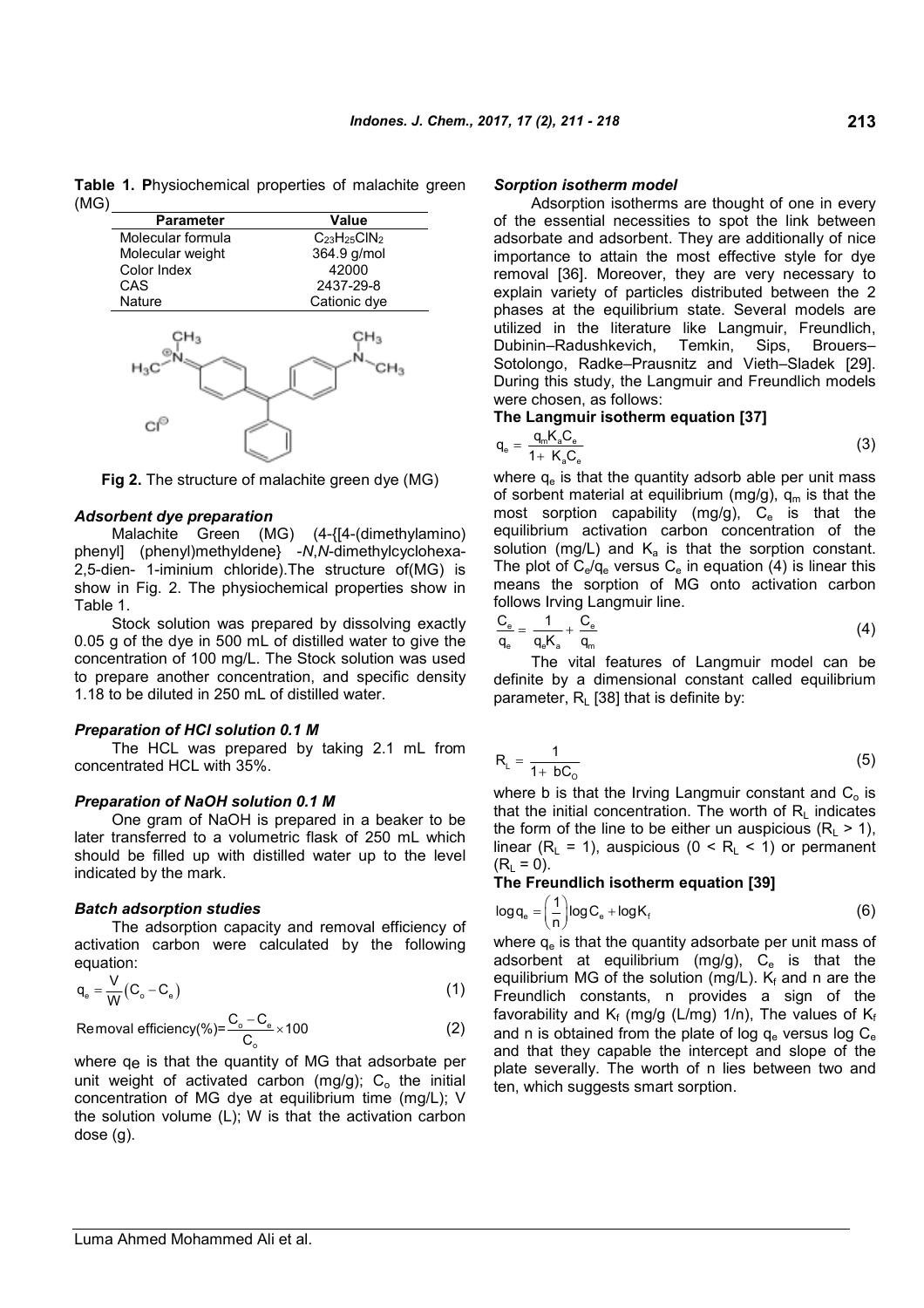

**Fig 4.** Effect of adsorbent dosage: (a) sorption percentage and (b) amount of dye adsorbed



**Fig 5.** Effect of contact time for adsorption of MG against WSC at concentration of dye 50 mg/L, adsorbent dose of  $1<sub>g</sub>$ 

# **RESULT AND DISCUSSION**

## **Calibration Curve of MG**

Various solutions of the dye are ready with concentrations starting from 0.01–9 mg/L. Spectroscopically scanning of the dye in each the ultraviolet region and also the visible region unconcealed that the  $\lambda_{\text{max}} = 618$  nm (UV/Vis PG LTd). Then the absorbance of the ready concentrations at this wavelength was taken as shown in Fig.3.

#### **Effect of Amount of Adsorbent**

The result of C weight on the proportion of decolorization of MG dye was investigated via taking 100 mL of 50 mg/L from dye solution in conical flasks with varied weights of C addition such as 0.5, 1, 1.5, 2, 2.5 and 3 g. The solutions were later place within the shaker (Barnstead International) for 1 h. One gram of C gave the most effective removal quantitative relation and at all-time low price, and therefore the proportion of removal ranged from 67.27% to 99.53% with the rise in weight respectively 3, as shown in Fig.4.

#### **Effect of Contact Time**

Contact time impact was examined by put 1 g of carbon in 8 conical flasks, then 100 mL of 50 mg/L was supplementary in every flask. These flasks were place within the shaker for varied durations such as 20, 30, 45, 60, 80, 120, 150 and 180 min. The Fig. 5 shows that the simplest time for equilibrium was recorded at 150 min. Later times witnessed a continuing removal proportion as a result of active sites for sorption are already saturated [19].

### **Effect of Particle Size of Adsorbent**

The result of bit size of activated carbon on the sorption of MG dye has been examined during this study by taking completely different sizes of WSC that are of 0.075, 0.15, 0.3, 0.42, 0.6 and 0.85 mm. The experiments were applied by exploitation 6 conical flasks, a weight 1 g of six completely different sizes of the WSC were place in these six flasks and 100 mL from 50 mg/L of dye were further to those conical flasks. The flasks were place within the shaker for 150 min. It had been found that the removal magnitude relation will increase with the decrease within the size of the WSC and therefore the removal quantitative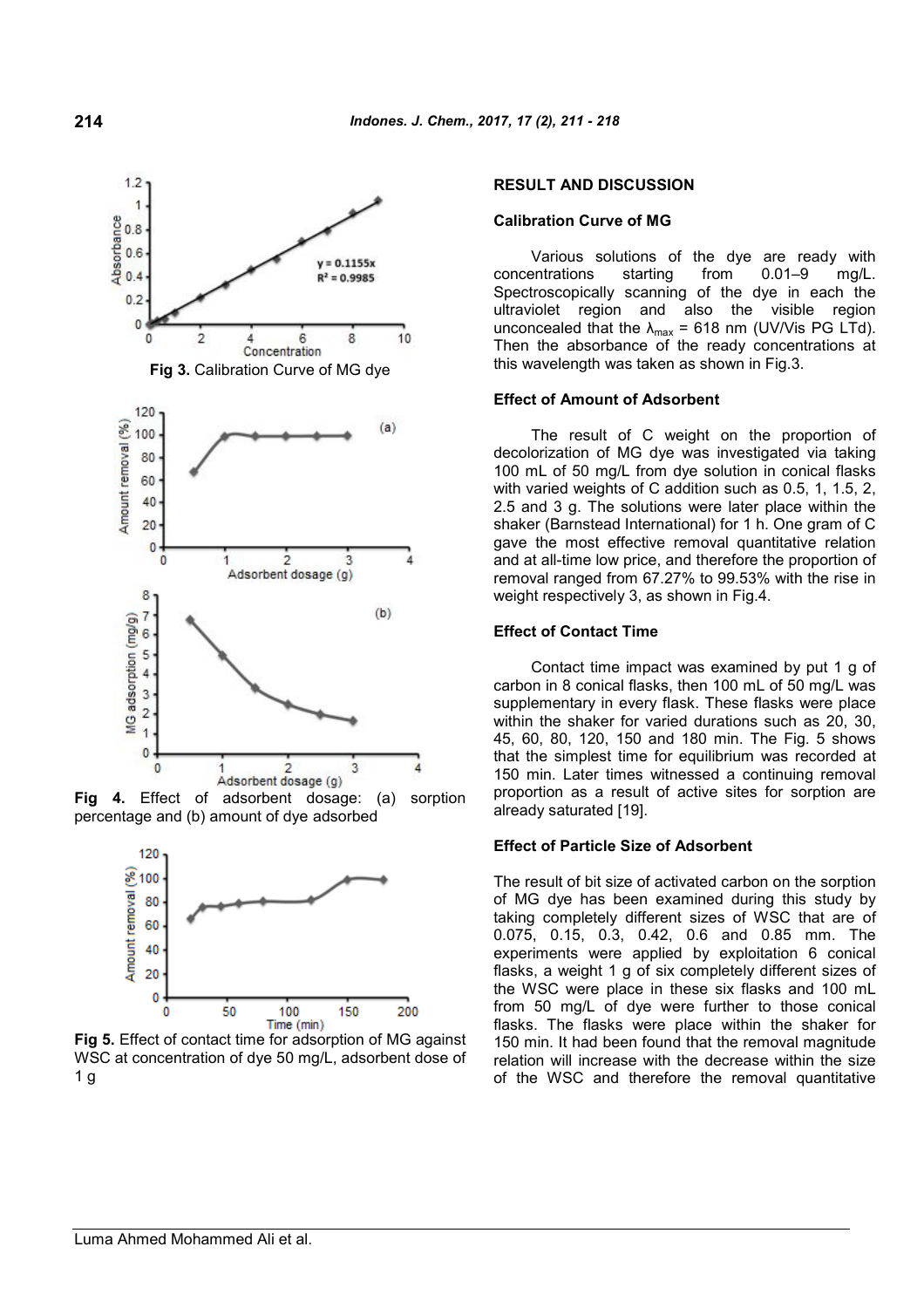

**Fig 6.** Effect of particle size (mm) MG onto WSC



**Fig 7.** Effect of pH (a) adsorption percentage and (b) amount of dye adsorbed



**Fig 8.** Result of initial concentration on sorption capacity of MG against WSC 150 µm bit size and 1 g sorbent dose



**Fig 9.** Linearized Langmuir model sorption line model of MG onto walnut shells carbon

۹



**Fig 10.** Linearized Freundlich model sorption isotherm model of MG onto WSC

relation gets higher once the scale equals 0.15 mL as shown in Fig. 6. The explanation is that the little size of the particle of the adsorbent provides a bigger area that will increase the amount of active sites [40].

### **Effected of pH**

The result of pH scale on the sorption of dye via WSC was applied by taking 6 conical flasks to be full of 100 mL of the dye with an initial concentration of 50 mg/L. The pH scale was adjusted by 0.1 N HCL or 0.1 N NaOH exploitation the pH scale meter (WTW). One gram of WSC that contains a particle size of 150 μM with varied pH scale 2, 3, 4.3, 5, 6, and 8 was more to every flask. The flasks were then place in an exceedingly shaker for 150 min. The Fig.7 shows that there was no important result of pH scale on the adsorption process [30].

# **Effect of Initial MG Concentration**

To identify the result of initial dye concentration on the sorption ability, totally different concentrations of MG dye 10, 30, 50, 70, 90 and 100 mg/L were taken and else to 6 conical flasks that contain 1 g of WSC with 150 μM particle size. These flasks were later place during a shaker for 150 min. The results obtained indicated that the sorption capability raised from 0.99 to 9.78 mg/g with the rise of the concentration of the dye from 10 to 100 mg/L, Fig.8.

## **Isothermal Analysis**

Fig. 9 shows Langmuir line for MG sorption above Walnut shells carbon and Fig. 10 represent Freundlich line for (MG) sorption. The premeditated isothermal sorption limits of Langmuir and Freundlich of MG is abridged in Table 2.

By Irving Langmuir isotherm, the most sorption capability  $Q_m$  was 11.36 mg dye per gram of the Walnut shells carbon. The pertinence of Irving Langmuir isotherm prompts a monolayer treatment of dye on the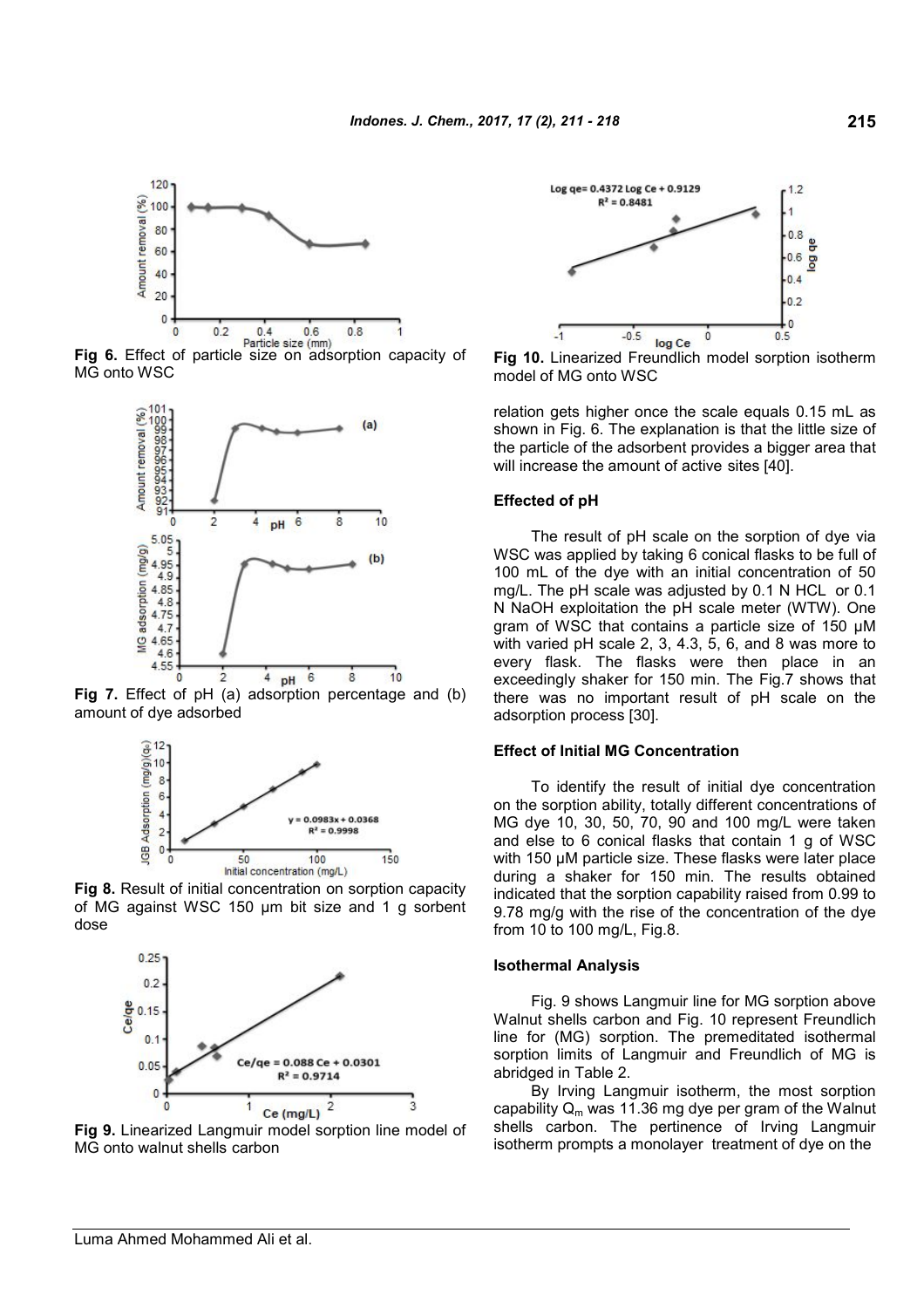**Table 2.** Sorption isotherm factors for MG dye elimination

| Langmuir                       |                     | <b>Freundlich</b>       |        |
|--------------------------------|---------------------|-------------------------|--------|
| $q_m(mg/g)$                    | 11.3636             | $K_F(mg/g)(1/mg)^{1/n}$ | 8.1827 |
| $K_a$ (L/mg)<br>R <sup>2</sup> | 2.9239              | 1/n                     | 0.4372 |
|                                | 0.9714              | $\mathsf{R}^2$          | 0.8481 |
| R۱                             | $(0.0330 - 0.0034)$ |                         |        |



**Fig 11.** Separation factor initial MG concentration against WSC



**Fig 12.** Comparison of experimental and calculated data by Langmuir and Freundlich equilibrium isotherm models

surface of Walnut shells carbon.

The separation issue RL values are often revealed by Fig. 11, that they're within the vary of 0–1, demonstrating that the sorption was satisfactory method [32,41-42].

From Freundlich isotherm, the worth of 1/n, the Freundlich limit, that was between 0–1 additionally confirmed that the sorption was favorable and useful as low price sorbent [24,41-43].

The larger worth of KF, the upper the sorption, because, this worth indicates to additional heterogeneous the surface once it'll nearer the zero 10. The Walnut shells carbon, studied as adsorbent for removal of MG, well-tried that it mechanisms well. The sorption submitted each Freundlich and Langmuir<br>isotherms exhibiting heterogeneous surface isotherms exhibiting heterogeneous surface circumstances and monolayer sorption 2. Fig 12 explains the aberration of those models from the investigational information. It seems that the sorption of MG on Walnut shells carbon may be well fitted by the tow isotherms.

# **CONCLUSION**

The definitions of this work expose that the Walnut shells carbon (WSC) that merely and plentifully accessible agro north in our country could also be simply rehabilitated into wise adsorbent by exploitation simple ways in which an applicable quantity 1 g/L of the Walnut shells carbon adsorbent would possibly removal the most amount as 99 exploit the dye from an solution 50 ppm if stressed for 150 min incontestable enough probable of Walnut shells carbon as an sorbent for the deletion of the MG dye, from water solutions. The sorption of the MG was most round the natural pH of the solution of metal. This displays that sorption of the dye could be disbursed on WSC with applying every Langmuir and Freundlich isotherm.

## **REFERENCES**

- [1] Afkhami, A. and Moosavi, R., 2010, Adsorptive removal of Congo red, a carcinogenic textile dye, from aqueous solutions by magnetite nanoparticles, *J. Hazard. Mater.*, 174 (1-3), 398–403.
- [2] Lian, L., Guo, L., and Guo, C., 2009, Adsorption of Congo red from aqueous solutions onto Cabentonite, *J. Hazard. Mater.*, 161 (1),126–131.
- [3] Gupta, V.K., Jain, R., Mittal, A., Saleh, T.A., Nayak, A., Agarwal, S., and Sikarwar, S., 2012, Photo-catalytic degradation of toxic dye amaranth on TiO2/UV in aqueous suspensions, *Mater Sci. Eng*., C, 32 (1), 12–17.
- [4] Naser, N.A., Kadim, K.H., and Taha, D.N., 2012, Synthesis and characterization of an organic reagent 4-(6-bromo-2-benzothiazolylazo) pyrogallol and its analytical application, *J. Oleo Sci*., 61 (7), 387–392.
- [5] Baskaralingam, P., Pulikesi, M., Elango, D., Ramamurthi, V., and Sivanesan, S., 2006, Adsorption of acid dye onto organo bentonite, *J. Hazard. Mater.*, 128 (2-3),138–144.
- [6] Feng, Y., Dionysiou, D.D., Wu, Y., Zhou, H., Xue, L., He, S., and Yang, L., 2013, Adsorption of dyestuff from aqueous solutions through oxalic acid-modified swede rape straw: Adsorption process and disposal methodology of depleted bio adsorbents, *Bioresour. Technol*., 138, 191–197.
- [7] Abbas, G.J., Mashkour, M.S., and Taha, D.N., 2016, Flow injection spectrophotometric determination of penicillamine in pharmaceutical formulation using 1,2-naphthoquine-4-sulfonate , *J. Purity Util. React. Environ.*, 5 (4), 92–105**.**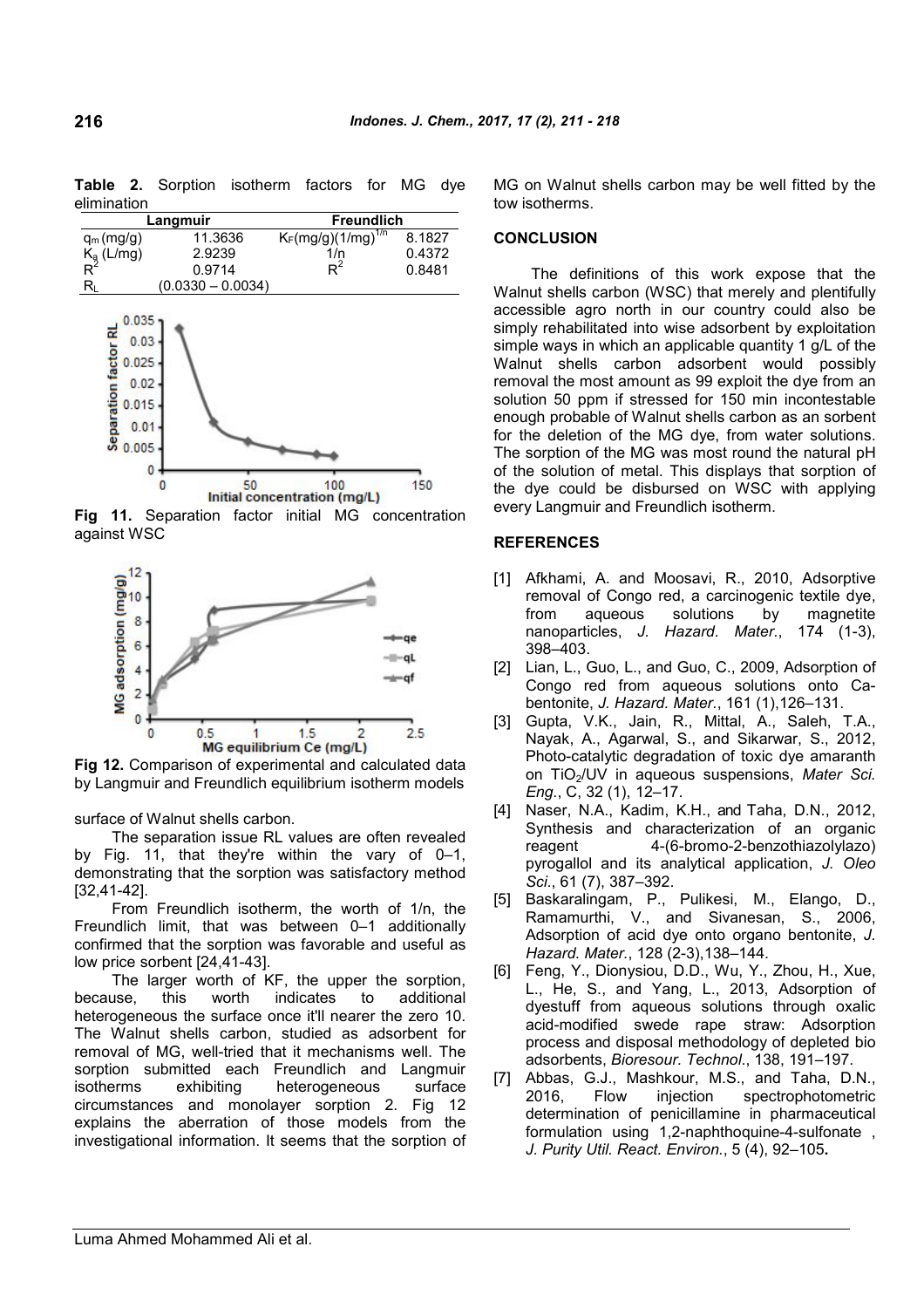- [8] Taha, D.N., Obaid, Z.S., 2016, Designing flow injection unit for chromates determining, *Res. J. Pharm. Biol. Chem. Sci.*, 7 (6), 2241–2250.
- [9] Koprivanac, N., and Kusic, H., 2008, *Hazardous organic pollutants in colored wastewaters*, Nova Science Publishers, New York.
- [10] Crini, G., 2006, Non-conventional low-cost adsorbents for dye removal: A review, *Bioresour. Technol.*, 97 (9), 1061–1085.
- [11] Mahmoodi, N.M., 2013, Zinc ferrite nanoparticle as a magnetic catalyst: Synthesis and dye degradation, *Mater. Res. Bull.*, 48 (10), 4255–4260.
- [12] Hameed, B.H., and El-Khaiary, M.I., 2008, Equilibrium, kinetics and mechanism of malachite green adsorption on activated carbon prepared from bamboo by  $K_2CO_3$  activation and subsequent gasification with CO<sub>2</sub>, *J. Hazard. Mater.*, 157 (2-3), 344–351.
- [13] Aksu, Z., 2005, Application of bio sorption for the removal of organic pollutants: A review, *Process Biochem*., 40 (3-4), 997–1026.
- [14] El Nemr, A., Abdelwahab, O., EI-Sikaily, A., and Khaled, A., 2009, Removal of direct blue-86 from aqueous solution by new activated carbon developed from orange peel, *J. Hazard. Mater.*, 161 (1),102–110.
- [15] DiPanfilo, R., and Nosa O. Egiebor, N.O., 1996, Activated carbon production from synthetic crude coke, *Fuel Process. Technol.*, 46 (3), 157–169.
- [16] Khalili, N.R., Campbell, M., Sandi, G., and Golas, J., 2000, Production of micro- and mesoporous activated carbon from paper mill sludge: I. Effect of zinc chloride activation, *Carbon*, 38 (14), 1905–1915.
- [17] Taha D.N., and Samaka, I.S., 2012, Natural Iraqi palygorskite clay as low cost adsorbent for the treatment of dye containing industrial wastewater, *J. Oleo Sci*., 61 (12), 729–736.
- [18] Gong, R., Zhang, X., Liu, H., Sun, Y., and Liu, B., 2007, Uptake of cationic dyes from aqueous solution by bio sorption onto granular kohlrabi peel, *Bioresour. Technol.*, 98 (6), 1319–1323.
- [19] Kumar, K.V., 2007, Optimum sorption isotherm by linear and non-linear methods for malachite green onto lemon peel, *Dyes Pigm*., 74 (3), 595–597.
- [20] Kumar, O., and Bandyopadhyay, M., 2006, Sorption of cadmium from aqueous solution using pretreated rice husk, *Bioresour. Technol.*, 97 (1), 104–109.
- [21] Husseien, M., Amer, A.A., El-Maghraby, A., and Nahla, A., 2007, Utilization of barley straw as a source of a activated carbon for removal of methylene blue from aqueous solution, *J. Appl. Sci. Res.*, 3 (11), 1352–1358.
- [22] Singh, K.K., Talat, M., and Hasan, S.H., 2006, Removal of lead from aqueous solutions by

agricultural waste maize bran, *Bioresour. Technol.*, 97 (16), 2124–2130.

- [23] Vijayaraghavan, K., Palanivelu, K., and Velan, M., 2006, Biosorption of copper(II) and cobalt(II) from aqueous solutions by crab shell particles, *Bioresour. Technol*., 97 (12), 1411–1419.
- [24] Ding, D.H., Zhao, Y.X., Yang, S.J., Shi, W.S., Zhang, Z.Y., Lei, Z.F., and Yang, Y.N., 2013, Adsorption of cesium from aqueous solution using agricultural residue – Walnut shell: Equilibrium, kinetic and thermodynamic modeling studies, *Water Res.*, 47 (7), 2563–2571.
- [25] Pehlivan, E., and Altun, T., 2008 Biosorption of chromium(VI) ion from aqueous solutions using walnut, hazelnut and almond shell, *J. Hazard. Mater.*, 155 (1-2), 378–384.
- [26] Daneshvar, N., Ayazloo, M., Khataee, A.R., and Pourhassan, M., 2007, Biological decolorization of dye solution containing malachite green by microalgae *Cosmarium* sp., *Bioresour. Technol.*, 98, 1176–1182.
- [27] Al-Degs, Y., Khraisheh, M.A.M., and Ahmed M.N., 2000, Evaluation of activated carbon adsorbents for the removal of textile reactive dyes from wastewater, *Jordan Int. Chem. Eng. Conf.*, 1, 159–167.
- [28] Nethaji, S., Sivasamy, A., Kumar, R.V., and Mandal, A.B., 2013, Preparation of char from lotus seed biomass and the exploration of its dye removal capacity through batch and column adsorption studies, *Environ Sci. Pollut. Res*, 20 (6), 3670–3678.
- [29] Ahmad, M.A., Ahmad, N., and Bello, O.S., 2014, Adsorptive removal of malachite green dye using durian seed-based activated carbon, *Water Air Soil Pollut.*, 225, 2057.
- [30] Wang, X.S., 2010, Invasive freshwater macrophyte alligator weed: Novel adsorbent for removal of malachite green from aqueous solution, *Water Air Soil Pollut.*, 206 (1), 215–223.
- [31] Song, Y., Ding, S., Chen, S., Xu, H., Mei, Y., and Ren, J., 2015, Removal of malachite green in aqueous solution by adsorption on sawdust, *Korean J. Chem. Eng.,* 32 (12), 2443–2448.
- [32] Bekçi, Z., Seki, Y., and Cavas, L., 2009, Removal of malachite green by using an invasive marine alga *Caulerpa racemosa* var. cylindracea, *J. Hazard. Mater.*, 161 (2-3), 1454–1460.
- [33] Khattri, S.D., and Singh, M.K., 1999, Colour removal from dye wastewater using sugar cane dust as an adsorbent, *Adsorpt. Sci. Technol.*, 17 (4), 269–282.
- [34] Hamdaoui, O., Saoudi, F., Chiha, M., and Naffrechoux, E., 2008, Sorption of malachite green by a novel sorbent, dead leaves of plane tree: